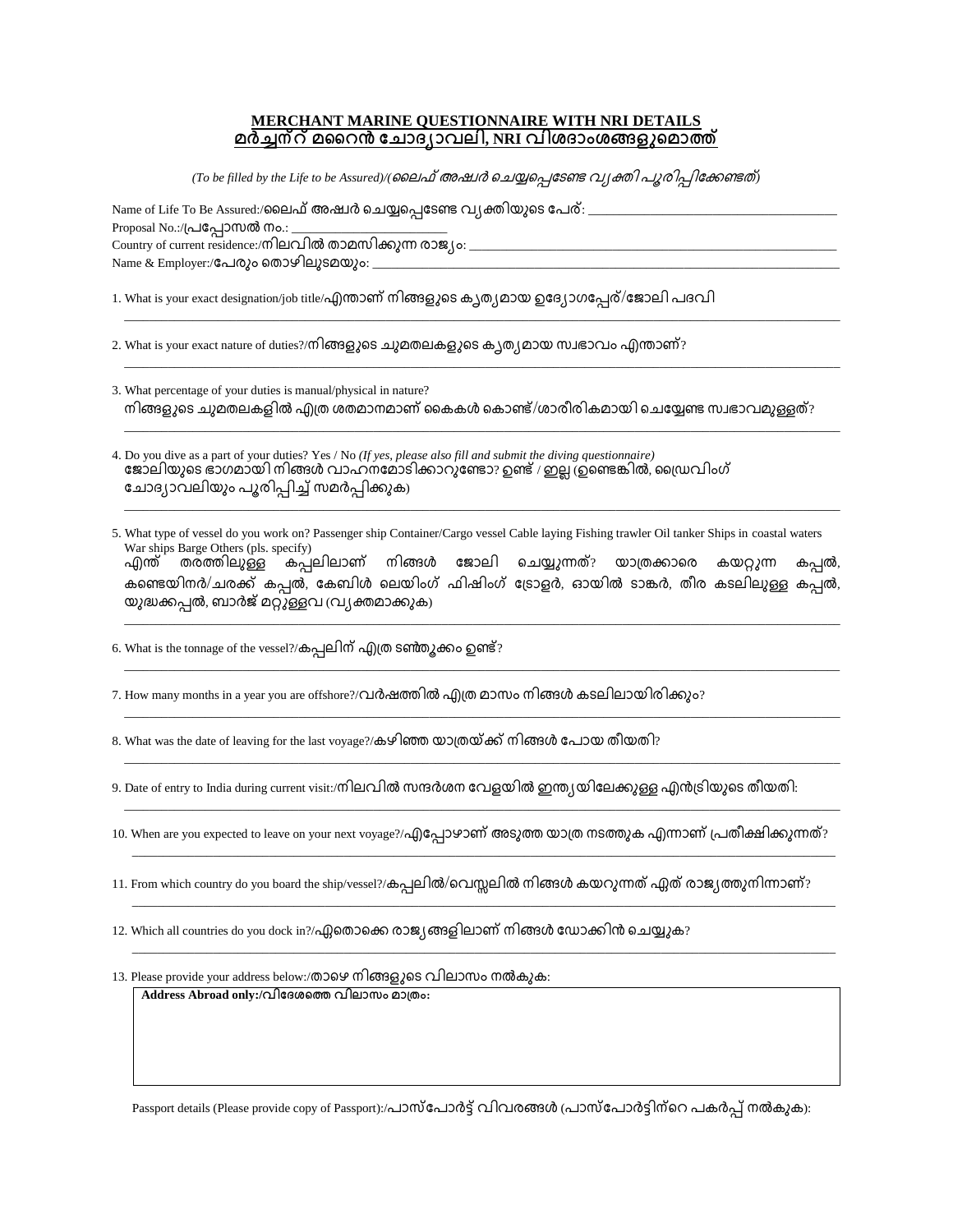| 14. Will premiums be directly remitted from the country of your residence or from an account in India held solely/jointly by you?<br>നിങ്ങൾ താമസിക്കുന്ന രാജ്യത്തിനിന്നാണോ ഇന്ത്യയിൽ നിങ്ങൾക്ക് ഒറ്റയ്ക്കുള്ള/മറ്റൊരാളുമായി ചേർന്നുള്ള<br>അക്കൗണ്ടിൽ നിന്നാണോ പ്രീമിയം അടയ്ക്കുക? |          |
|-----------------------------------------------------------------------------------------------------------------------------------------------------------------------------------------------------------------------------------------------------------------------------------|----------|
| Pls. give details of your NRI Account:/ ദയവായി നിങ്ങളുടെ NRI അക്കൗണ്ടിന്റെ വിവരങ്ങൾ നൽകുക:                                                                                                                                                                                        |          |
| 15. Have you ever had an illness/accident as a result of your occupation?.<br>നിങ്ങളുടെ തൊഴിലിന്റെ ഭാഗമായി നിങ്ങൾക്ക് എപ്പോഴെങ്കിലും ഒരു രോഗം/അപകടം<br>ഉണ്ട് / ഇല്ല<br>ഉണ്ടായിട്ടുണ്ടോ?                                                                                           | Yes / No |
| If yes, please give details./ ഉണ്ടെങ്കിൽ, ദയവായി വിശദാംശങ്ങൾ നൽകുക                                                                                                                                                                                                                |          |
| 16. Do you suffer from any health problems such as epilepsy etc.?<br>അപസ്മാരം പോലുള്ള എന്തെങ്കിലും ആരോഗ്യ പ്രശ്നങ്ങൾ നിങ്ങൾക്കുണ്ടോ?<br>ഉണ്ട് / ഇല്ല                                                                                                                              | Yes / No |
| If yes, please give details ഉണ്ട് ഇല്ല, ഉണ്ടെങ്കിൽ, ദയവായി വിശദാംശങ്ങൾ നൽകുക                                                                                                                                                                                                      |          |
| 17. Is there any prosecution/legal proceeding initiated in the past or going on against you presently before any judicial forum/authority in the<br>country of your residence?<br>കഴിഞ്ഞ കാലത്ത് നിങ്ങൾക്കെതിരെ, നിങ്ങൾ താമസിക്കുന്ന രാജ്യത്തെ ഏതെങ്കിലും ജുഡീഷ്യൽ                |          |

ഫോറത്തിന്റെയോ അതോറിറ്റിയുടെയോ മുന്നിൽ, എന്തെങ്കിലും നിയമ വ്യവഹാരം/നിയമ നടപടി ഉണ്ടായിട്ടുണ്ടോ അല്ലെങ്കിൽ എന്തെങ്കിലും വ്യവഹാരം നടന്നുകൊണ്ടിരിക്കുന്നുണ്ടോ?

\_\_\_\_\_\_\_\_\_\_\_\_\_\_\_\_\_\_\_\_\_\_\_\_\_\_\_\_\_\_\_\_\_\_\_\_\_\_\_\_\_\_\_\_\_\_\_\_\_\_\_\_\_\_\_\_\_\_\_\_\_\_\_\_\_\_\_\_\_\_\_\_\_\_\_\_\_\_\_\_\_\_\_\_\_\_\_\_\_\_\_\_\_\_\_\_\_\_\_\_\_\_\_\_\_\_\_\_\_\_\_\_\_

\_\_\_\_\_\_\_\_\_\_\_\_\_\_\_\_\_\_\_\_\_\_\_\_\_\_\_\_\_\_\_\_\_\_\_\_\_\_\_\_\_\_\_\_\_\_\_\_\_\_\_\_\_\_\_\_\_\_\_\_\_\_\_\_\_\_\_\_\_\_\_\_\_\_\_\_\_\_\_\_\_\_\_\_\_\_\_\_\_\_\_\_\_\_\_\_\_\_\_\_\_\_\_\_\_\_\_\_\_\_\_\_\_

If yes, please give details. / അതെ എങ്കിൽ, ദയവായി വിശദാംശങ്ങൾ നൽകുക.

18. Name, Address, Contact details of your physician/family doctor in country of residence (if applicable): നിങ്ങൾ താമസിക്കുന്ന രാജ്യത്തെ നിങ്ങളുടെ ഫിസിഷ്യന്െകുടുംബ ഡോക്ടറുടെ പേര്, വിലാസം, സമ്പർക്ക വിവരങ്ങൾ ബ്രാധകമെങ്കിൽ):

## **Declaration by the Life To Be Assured:**

I declare that the answers I have given are, to the best of my knowledge, true and that I have not withheld any material information that may influence the assessment or acceptance of this application. I agree that this form will constitute part of my application for life assurance with Canara HSBC Oriental Bank Of Commerce Life Insurance Company Ltd (the 'Company') and that failure to disclose any material fact known tome may invalidate the contract.

I am not restricted/prohibited from proposing for this policy of insurance under the laws of any country that I am subject to. I understand that my purchase of a policy of insurance from the Company may create legal, tax or other financial/reporting obligations for me under the laws of the country of which I hold citizenship or reside in. I shall be solely responsible for undertaking and fulfilling any obligations that I may have under the laws of such country/ies and shall not hold the Company liable under any circumstance in the event of a default on my part in fulfilling the said obligations. I acknowledge and agree that any information provided by the Company is not intended to provide legal, accounting or tax advice and I shall not rely on the same in this regard. I will seek independent professional legal, accounting and tax advice prior to the purchase of the policy of insurance from the Company, where necessary.

ലൈഫ് അഷ്വർ ചെയ്യപ്പെടേണ്ട വ്യക്തിയുടെ സത്യവാങ്മൂലം: